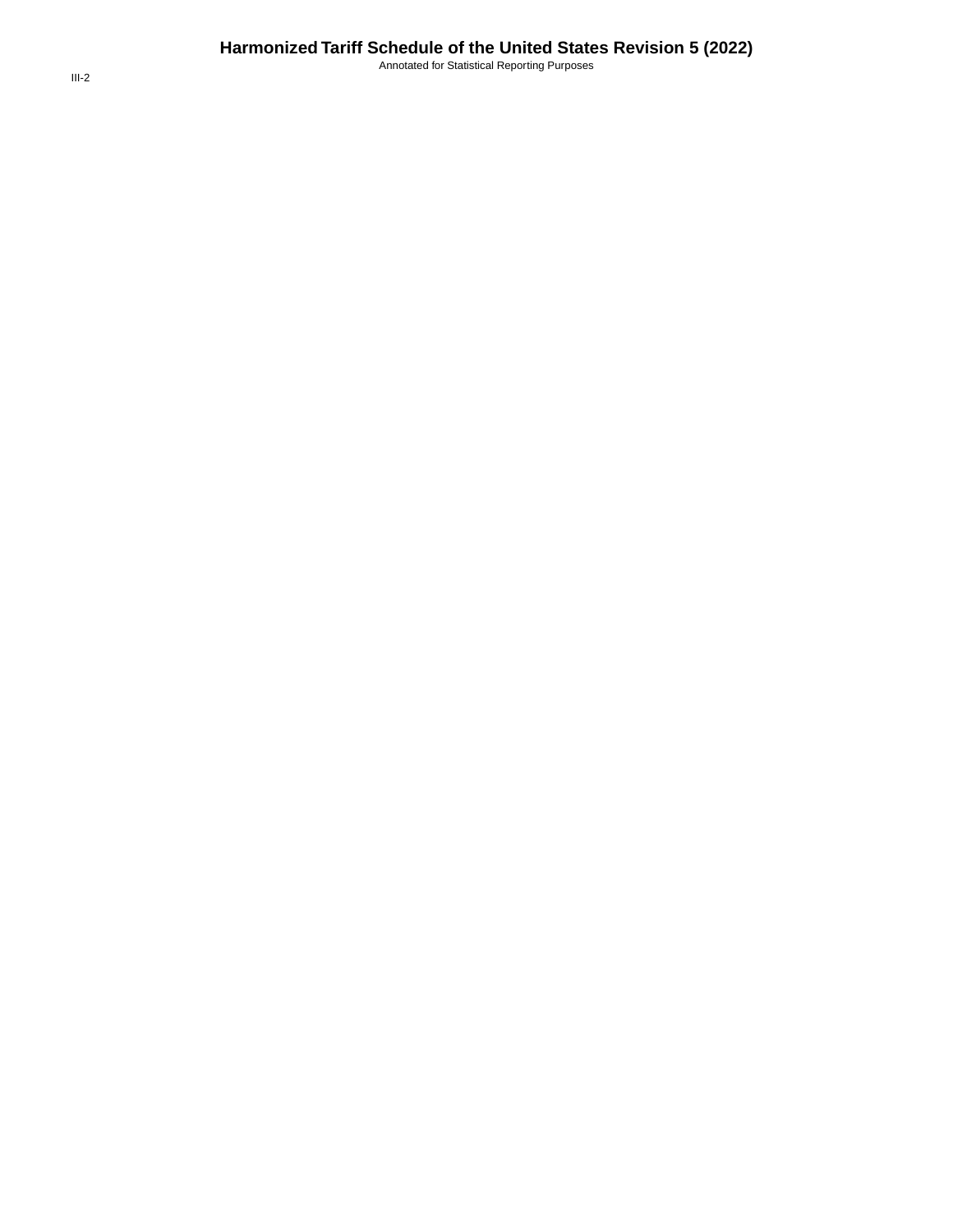Annotated for Statistical Reporting Purposes

#### CHAPTER 15

#### ANIMAL,VEGETABLE OR MICROBIAL FATS AND OILS AND THEIR CLEAVAGE PRODUCTS; PREPARED EDIBLE FATS; ANIMAL OR VEGETABLE WAXES

#### **Notes**

III 15-1

- 1. This chapter does not cover:
	- (a) Pig fat or poultry fat, of heading 0209;
	- (b) Cocoa butter, fat or oil (heading 1804);
	- (c) Edible preparations containing by weight more than 15 percent of the products of heading 0405 (generally chapter 21);
	- (d) Greaves (heading 2301) or residues of headings 2304 to 2306;
	- (e) Fatty acids, prepared waxes, medicaments, paints, varnishes, soap, perfumery, cosmetic or toilet preparations, sulfonated oils or other goods of section VI; or
	- (f) Factice derived from oils (heading 4002).
- 2. Heading 1509 does not apply to oils obtained from olives by solvent extraction (heading 1510).
- 3. Heading 1518 does not cover fats or oils or their fractions, merely denatured, which are to be classified in the heading appropriate to the corresponding undenatured fats and oils and their fractions.
- 4. Soap-stocks, oil foots and dregs, stearin pitch, glycerol pitch and wool grease residues fall in heading 1522.

#### Subheading Notes

- 1. For the purposes of subheading 1509.30, virgin olive oil has a free acidity expressed as oleic acid not exceeding 2.0 g/100 g and can be distinguished from the other virgin olive oil categories according to the characteristics indicated in the Codex Alimentarius Standard 33-1981.
- 2. For the purposes of subheadings 1514.11 and 1514.19, the expression "low erucic acid rape or colza oil" means the fixed oil which has an erucic acid content of less than 2 percent by weight.

#### Additional U.S. Note

1. Products of American fisheries are provided for in chapter 98.

#### **Statistical Notes**

- 1. The unit of quantity "kg cmsc" (kilograms cows' milk solids content) includes all cows milk components other than water.
- 2. For a list of approved standards for "Certified organic", see General Statistical Note 6.

#### Compiler's Note

The provisions of subchapter II of chapter 99 (Miscellaneous Tariff Bills or MTBs), the provisions of the Generalized System of Preferences (GSP) found in General Note 4 and most product exclusions from the additional tariffs on products of China in subchapter III of chapter 99 expired on December 31, 2020. However, no endnotes or footnotes relating to these provisions have been deleted as of the issue date of this edition.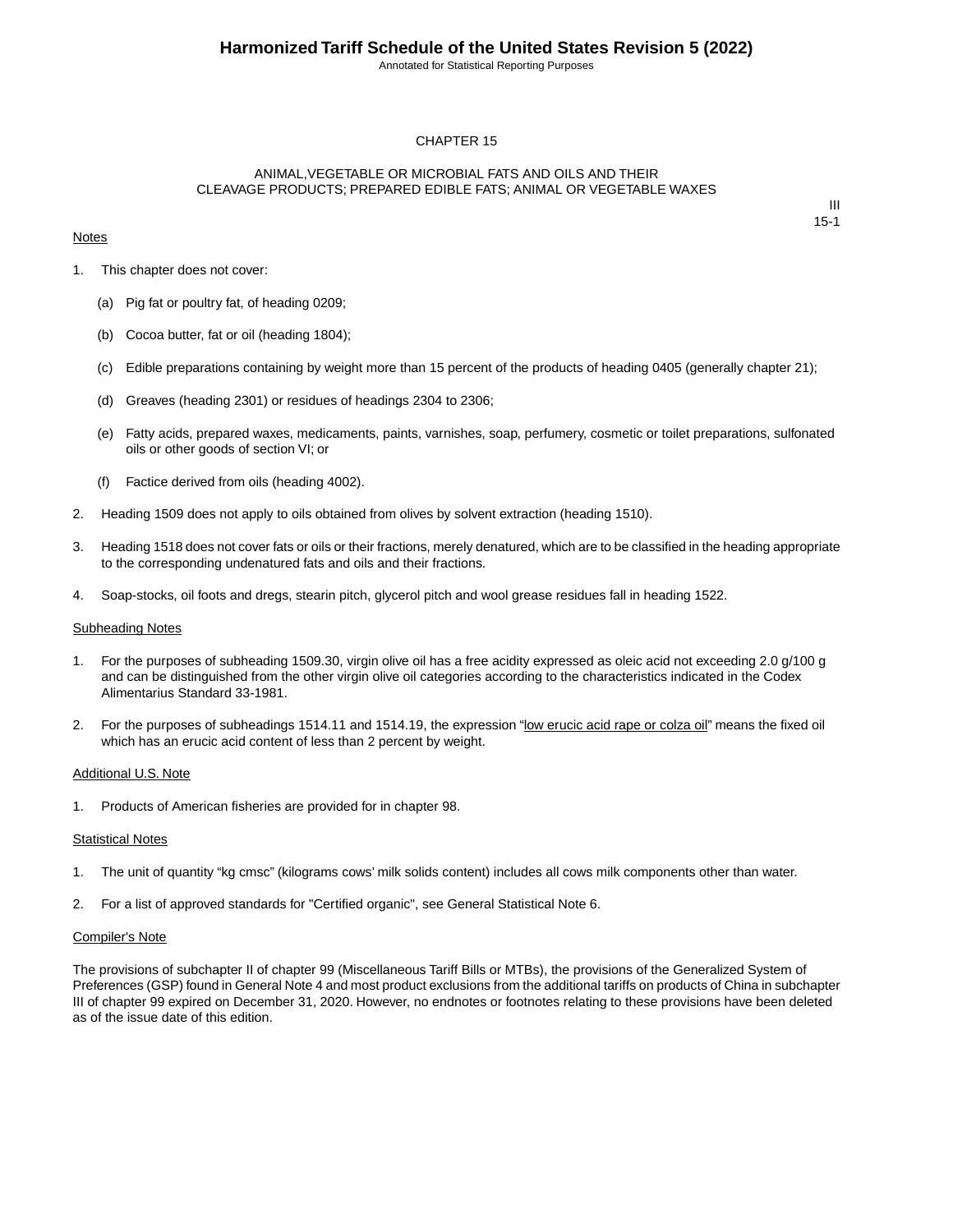Annotated for Statistical Reporting Purposes

| Heading/      | Stat.       |                                                                                     | Unit           |                                    | Rates of Duty                                                                  |            |
|---------------|-------------|-------------------------------------------------------------------------------------|----------------|------------------------------------|--------------------------------------------------------------------------------|------------|
| Subheading    | Suf-<br>fix | Article Description                                                                 | of<br>Quantity | General                            | $\mathbf{1}$<br>Special                                                        | 2          |
| 1501          |             | Pig fat (including lard) and poultry fat, other than that of heading                |                |                                    |                                                                                |            |
|               |             | 0209 or 1503:                                                                       |                |                                    |                                                                                |            |
| 1501.10.00 00 |             |                                                                                     |                |                                    | Free (A+, AU, BH,<br>CL, CO, D, E, IL,<br>JO, KR, MA, OM,<br>P, PA, PE, S, SG) | $6.6$ ¢/kg |
| 1501.20.00    |             |                                                                                     |                | $3¢/ka$ <sup><math>1/</math></sup> | Free (A+, AU, BH,<br>CL, CO, D, E, IL,<br>JO, KR, MA, OM,<br>P, PA, PE, S, SG) | 6.6¢/kg    |
|               | 40          |                                                                                     |                |                                    |                                                                                |            |
|               | 60          |                                                                                     |                |                                    |                                                                                |            |
|               | 80          |                                                                                     |                |                                    |                                                                                |            |
| 1501.90.00    | 00          |                                                                                     |                |                                    | Free (A+, AU, BH,<br>CL, CO, D, E, IL,<br>JO, KR, MA, OM,<br>P, PA, PE, S, SG) | $6.6$ ¢/kg |
| 1502          |             | Fats of bovine animals, sheep or goats, other than those of<br>heading 1503:        |                |                                    |                                                                                |            |
| 1502.10.00    |             |                                                                                     |                | $0.43$ ¢/kg $^{1/2}$               | Free (A+, AU, BH,<br>CL, CO, D, E, IL,<br>JO, KR, MA, OM,<br>P, PA, PE, S, SG) | 7.7¢/kg    |
|               | 20          |                                                                                     |                |                                    |                                                                                |            |
|               | 40          |                                                                                     |                |                                    |                                                                                |            |
| 1502.90.00    | 00          | 1503.00.00   00   Lard stearin, lard oil, oleostearin, oleo-oil and tallow oil, not |                |                                    | Free (A+, AU, BH,<br>CL, CO, D, E, IL,<br>JO, KR, MA, OM,<br>P, PA, PE, S, SG) | 7.7¢/kg    |
|               |             |                                                                                     |                |                                    | Free (A+, AU, BH,<br>CL, CO, D, E, IL,<br>JO, KR, MA, OM,<br>P, PA, PE, S, SG) | 8.8¢/kg    |
|               |             |                                                                                     |                |                                    |                                                                                |            |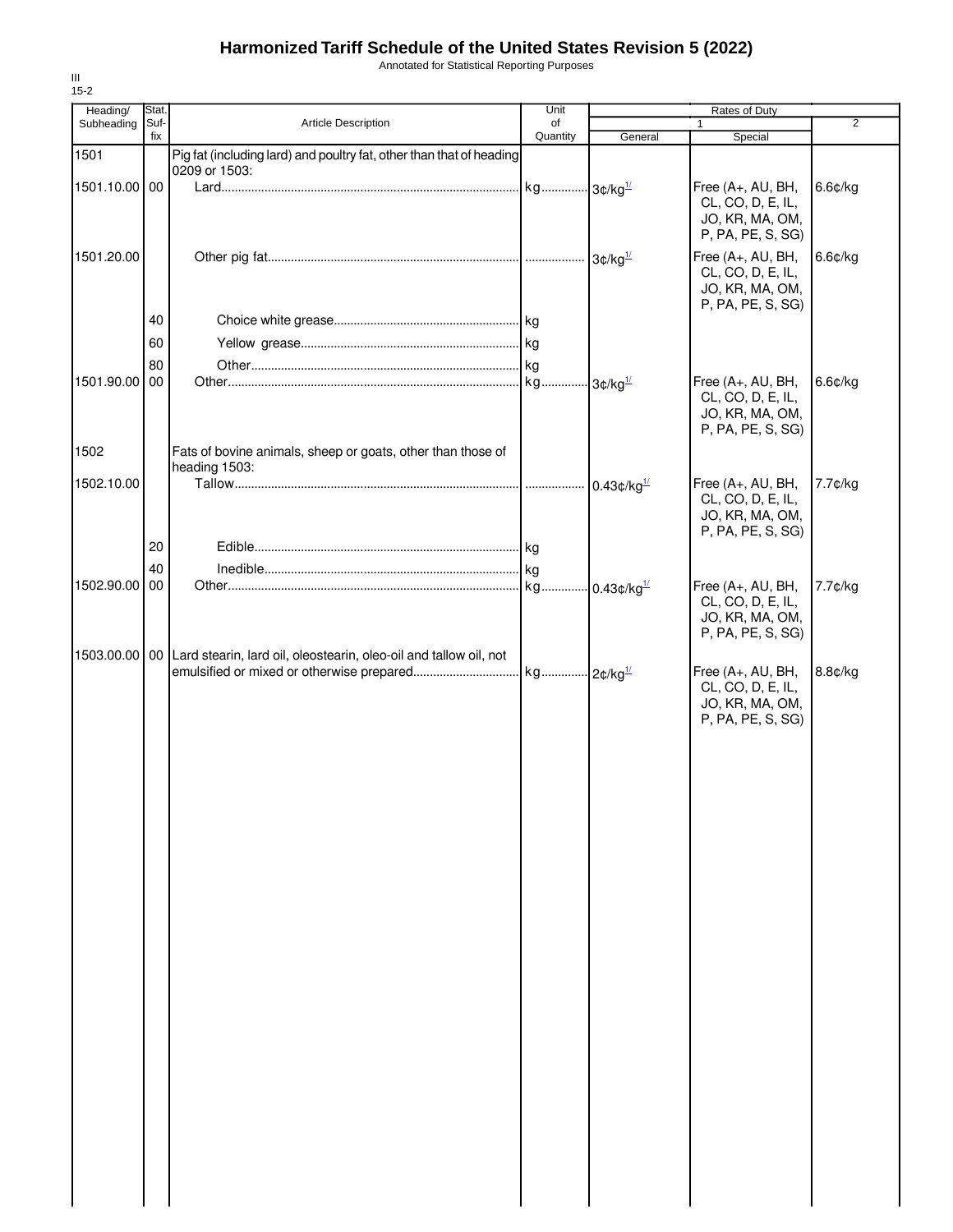Annotated for Statistical Reporting Purposes

| Heading/                 | Stat.       |                                                                                  | Unit           |         | Rates of Duty                          |                  |
|--------------------------|-------------|----------------------------------------------------------------------------------|----------------|---------|----------------------------------------|------------------|
| Subheading               | Suf-<br>fix | <b>Article Description</b>                                                       | of<br>Quantity | General | $\mathbf{1}$<br>Special                | 2                |
| 1504                     |             | Fats and oils and their fractions, of fish or marine mammals,                    |                |         |                                        |                  |
|                          |             | whether or not refined, but not chemically modified:                             |                |         |                                        |                  |
| 1504.10<br>1504.10.20 00 |             | Fish-liver oils and their fractions:                                             |                |         |                                        | Free             |
|                          |             |                                                                                  |                |         |                                        |                  |
| 1504.10.40 00            |             |                                                                                  |                |         | Free (A+, AU, BH,<br>CL, CO, D, E, IL, | $6.6¢/kg + 10%$  |
|                          |             |                                                                                  |                |         | JO, KR, MA, OM,                        |                  |
|                          |             |                                                                                  |                |         | P, PA, PE, S, SG)                      |                  |
| 1504.20                  |             | Fats and oils and their fractions, of fish, other than liver<br>oils:            |                |         |                                        |                  |
| 1504.20.20 00            |             |                                                                                  |                |         |                                        | Free             |
| 1504.20.40 00            |             |                                                                                  |                |         | Free (A, AU, BH, CL, 8¢/kg             |                  |
|                          |             |                                                                                  |                |         | CO, D, E, IL, JO,                      |                  |
|                          |             |                                                                                  |                |         | KR, MA, OM, P,                         |                  |
|                          |             |                                                                                  |                |         | PA, PE, S, SG)                         |                  |
| 1504.20.60               |             |                                                                                  |                |         | Free (A, AU, BH, CL,                   | $6.6¢/kg + 20%$  |
|                          |             |                                                                                  |                |         | CO, D, E, IL, JO,<br>KR, MA, OM, P,    |                  |
|                          |             |                                                                                  |                |         | PA, PE, S, SG)                         |                  |
|                          | 20          |                                                                                  |                |         |                                        |                  |
|                          | 40          |                                                                                  |                |         |                                        |                  |
| 1504.30.00 00            |             |                                                                                  |                |         | Free (A, AU, BH, CL,                   | $6.6$ ¢/kg + 20% |
|                          |             |                                                                                  |                |         | CO, D, E, IL, JO,<br>KR, MA, OM, P,    |                  |
|                          |             |                                                                                  |                |         | PA, PE, S, SG)                         |                  |
| 1505.00                  |             | Wool grease and fatty substances derived therefrom (including                    |                |         |                                        |                  |
|                          |             | lanolin):                                                                        |                |         |                                        |                  |
| 1505.00.10 00            |             |                                                                                  |                |         | Free (A, AU, BH, CL, 9.5¢/kg           |                  |
|                          |             |                                                                                  |                |         | CO, D, E, IL, JO,<br>KR, MA, OM, P,    |                  |
|                          |             |                                                                                  |                |         | PA, PE, S, SG)                         |                  |
| 1505.00.90 00            |             |                                                                                  |                |         | Free (A, AU, BH, CL, 27%               |                  |
|                          |             |                                                                                  |                |         | CO, D, E, IL, JO,                      |                  |
|                          |             |                                                                                  |                |         | KR, MA, OM, P,                         |                  |
|                          |             |                                                                                  |                |         | PA, PE, S, SG)                         |                  |
|                          |             | 1506.00.00   00   Other animal fats and oils and their fractions, whether or not |                |         | Free (A, AU, BH, CL, 20%               |                  |
|                          |             |                                                                                  |                |         | CO, D, E, IL, JO,                      |                  |
|                          |             |                                                                                  |                |         | KR, MA, OM, P,                         |                  |
|                          |             |                                                                                  |                |         | PA, PE, S, SG)                         |                  |
|                          |             |                                                                                  |                |         |                                        |                  |
|                          |             |                                                                                  |                |         |                                        |                  |
|                          |             |                                                                                  |                |         |                                        |                  |
|                          |             |                                                                                  |                |         |                                        |                  |
|                          |             |                                                                                  |                |         |                                        |                  |
|                          |             |                                                                                  |                |         |                                        |                  |
|                          |             |                                                                                  |                |         |                                        |                  |
|                          |             |                                                                                  |                |         |                                        |                  |
|                          |             |                                                                                  |                |         |                                        |                  |
|                          |             |                                                                                  |                |         |                                        |                  |
|                          |             |                                                                                  |                |         |                                        |                  |
|                          |             |                                                                                  |                |         |                                        |                  |
|                          |             |                                                                                  |                |         |                                        |                  |
|                          |             |                                                                                  |                |         |                                        |                  |
|                          |             |                                                                                  |                |         |                                        |                  |
|                          |             |                                                                                  |                |         |                                        |                  |
|                          |             |                                                                                  |                |         |                                        |                  |
|                          |             |                                                                                  |                |         |                                        |                  |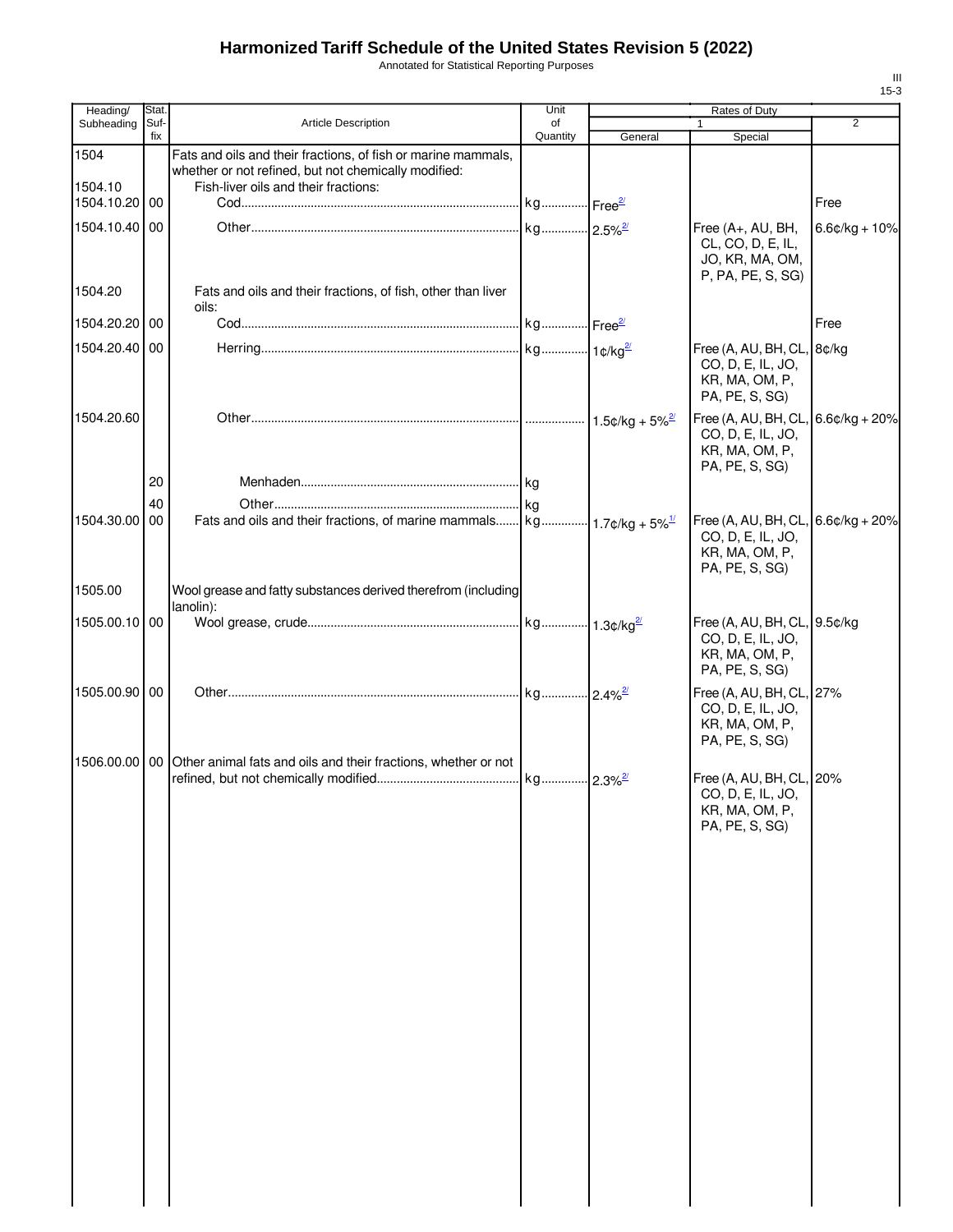Annotated for Statistical Reporting Purposes

| Heading/      | Stat.       |                                                                            | Unit           |         | Rates of Duty                          |                |
|---------------|-------------|----------------------------------------------------------------------------|----------------|---------|----------------------------------------|----------------|
| Subheading    | Suf-<br>fix | Article Description                                                        | of<br>Quantity | General | $\mathbf{1}$<br>Special                | $\overline{2}$ |
| 1507          |             | Soybean oil and its fractions, whether or not refined, but not             |                |         |                                        |                |
|               |             | chemically modified:                                                       |                |         |                                        |                |
| 1507.10.00 00 |             |                                                                            |                |         | Free (A+, AU, BH,                      | 45%            |
|               |             |                                                                            |                |         | CL, CO, D, E, IL,                      |                |
|               |             |                                                                            |                |         | JO, KR, MA, OM,                        |                |
|               |             |                                                                            |                |         | P, PA, PE, S, SG)                      |                |
| 1507.90       |             | Other:                                                                     |                |         |                                        |                |
| 1507.90.20    | 00          | Pharmaceutical Grade meeting FDA requirements for                          |                |         |                                        |                |
|               |             | use in intravenous fat emulsions, valued over \$5/kg kg Free <sup>1/</sup> |                |         |                                        | 10%            |
| 1507.90.40    |             |                                                                            |                |         | Free (A+, AU, BH,                      | 45%            |
|               |             |                                                                            |                |         | CL, CO, D, E, IL,                      |                |
|               |             |                                                                            |                |         | JO, KR, MA, OM,                        |                |
|               | 20          | Once-refined (subjected to alkali or caustic wash,                         |                |         | P, PA, PE, S, SG)                      |                |
|               |             |                                                                            |                |         |                                        |                |
|               |             |                                                                            |                |         |                                        |                |
|               | 40          | Other (fully refined, washed, bleached or                                  |                |         |                                        |                |
|               |             |                                                                            |                |         |                                        |                |
| 1508          |             | Peanut (ground-nut) oil and its fractions, whether or not refined,         |                |         |                                        |                |
|               |             | but not chemically modified:                                               |                |         |                                        |                |
| 1508.10.00    | 00          |                                                                            |                |         | Free (A+, AU, BH,<br>CL, CO, D, E, IL, | 8.8¢/kg        |
|               |             |                                                                            |                |         | JO, KR, MA, OM,                        |                |
|               |             |                                                                            |                |         | P, PA, PE, S, SG)                      |                |
| 1508.90.00    | 00          |                                                                            |                |         |                                        |                |
|               |             |                                                                            |                |         | Free (A+, AU, BH,<br>CL, CO, D, E, IL, | 8.8¢/kg        |
|               |             |                                                                            |                |         | JO, KR, MA, OM,                        |                |
|               |             |                                                                            |                |         | P, PA, PE, S, SG)                      |                |
|               |             |                                                                            |                |         |                                        |                |
|               |             |                                                                            |                |         |                                        |                |
|               |             |                                                                            |                |         |                                        |                |
|               |             |                                                                            |                |         |                                        |                |
|               |             |                                                                            |                |         |                                        |                |
|               |             |                                                                            |                |         |                                        |                |
|               |             |                                                                            |                |         |                                        |                |
|               |             |                                                                            |                |         |                                        |                |
|               |             |                                                                            |                |         |                                        |                |
|               |             |                                                                            |                |         |                                        |                |
|               |             |                                                                            |                |         |                                        |                |
|               |             |                                                                            |                |         |                                        |                |
|               |             |                                                                            |                |         |                                        |                |
|               |             |                                                                            |                |         |                                        |                |
|               |             |                                                                            |                |         |                                        |                |
|               |             |                                                                            |                |         |                                        |                |
|               |             |                                                                            |                |         |                                        |                |
|               |             |                                                                            |                |         |                                        |                |
|               |             |                                                                            |                |         |                                        |                |
|               |             |                                                                            |                |         |                                        |                |
|               |             |                                                                            |                |         |                                        |                |
|               |             |                                                                            |                |         |                                        |                |
|               |             |                                                                            |                |         |                                        |                |
|               |             |                                                                            |                |         |                                        |                |
|               |             |                                                                            |                |         |                                        |                |
|               |             |                                                                            |                |         |                                        |                |
|               |             |                                                                            |                |         |                                        |                |
|               |             |                                                                            |                |         |                                        |                |
|               |             |                                                                            |                |         |                                        |                |
|               |             |                                                                            |                |         |                                        |                |
|               |             |                                                                            |                |         |                                        |                |
|               |             |                                                                            |                |         |                                        |                |
|               |             |                                                                            |                |         |                                        |                |
|               |             |                                                                            |                |         |                                        |                |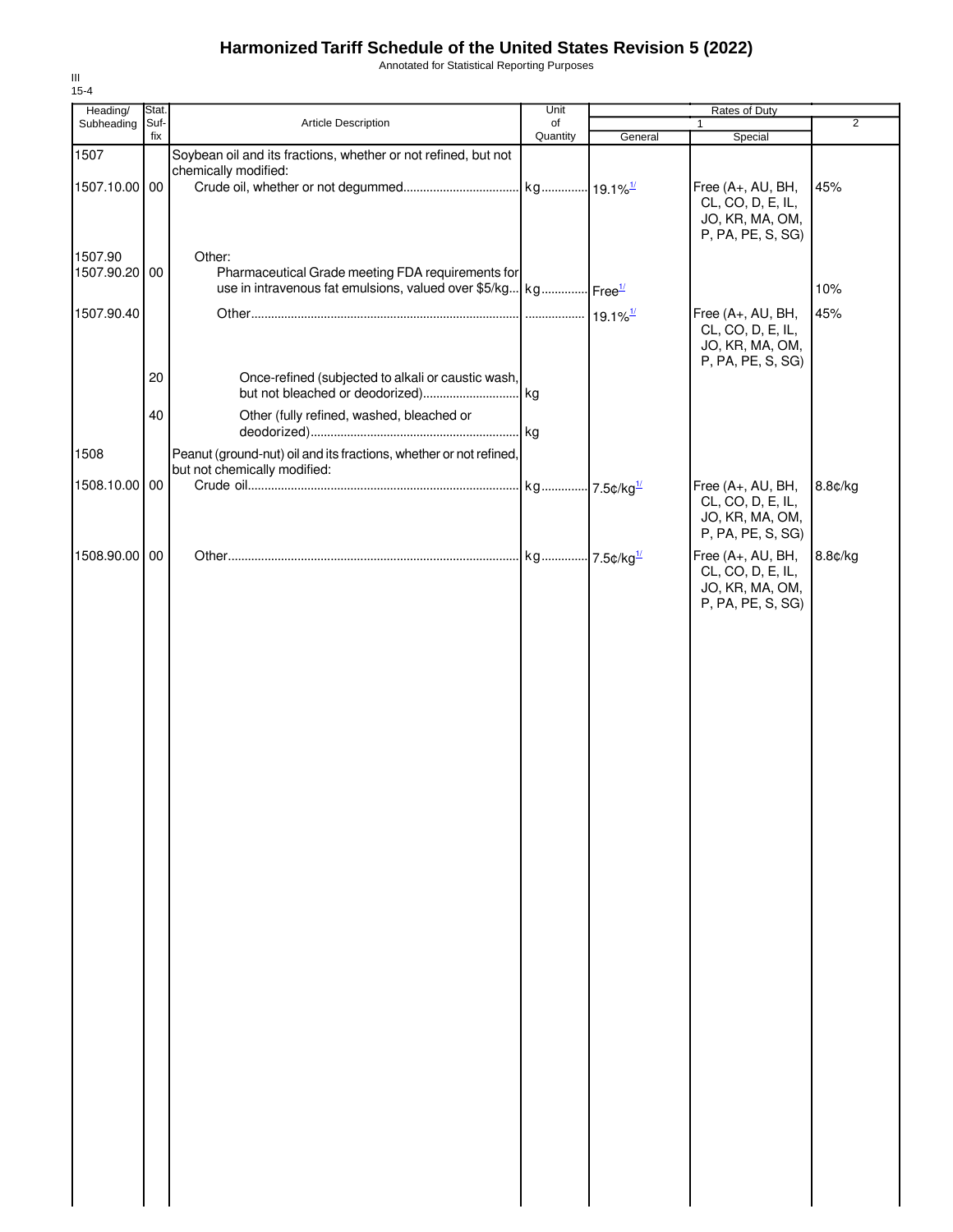Annotated for Statistical Reporting Purposes

| Heading/      | Stat.       |                                                                                      | Unit           |                                                     | Rates of Duty                                                                             |                                          |
|---------------|-------------|--------------------------------------------------------------------------------------|----------------|-----------------------------------------------------|-------------------------------------------------------------------------------------------|------------------------------------------|
| Subheading    | Suf-<br>fix | <b>Article Description</b>                                                           | of<br>Quantity | General                                             | 1<br>Special                                                                              | $\overline{2}$                           |
| 1509          |             | Olive oil and its fractions, whether or not refined, but not<br>chemically modified: |                |                                                     |                                                                                           |                                          |
| 1509.20       |             | Extra virgin olive oil:                                                              |                |                                                     |                                                                                           |                                          |
| 1509.20.20    |             | Weighing with the immediate container under 18 kg                                    |                | 5¢/kg on<br>contents and<br>container <sup>3/</sup> | Free (A, AU, BH, CL,<br>CO, D, E, IL, JO,<br>KR, MA, OM, P,<br>PA, PE, S, SG)             | 17.6¢/kg on<br>contents and<br>container |
|               | 30          |                                                                                      |                |                                                     |                                                                                           |                                          |
|               | 90          |                                                                                      |                |                                                     |                                                                                           |                                          |
| 1509.20.90    |             |                                                                                      |                | $3.4$ ¢/kg $\frac{1}{2}$                            | Free (A, AU, BH, CL, 14.3¢/kg<br>CO, D, E, IL, JO,<br>KR, MA, OM, P,<br>PA, PE, S, SG)    |                                          |
|               | 30          |                                                                                      |                |                                                     |                                                                                           |                                          |
|               | 90          |                                                                                      |                |                                                     |                                                                                           |                                          |
| 1509.30       |             | Virgin olive oil:                                                                    |                |                                                     |                                                                                           |                                          |
| 1509.30.20    |             | Weighing with the immediate container under 18 kg                                    |                | 5¢/kg on<br>contents and<br>container <sup>3/</sup> | Free (A, AU, BH, CL,<br>CO, D, E, IL, JO,<br>KR, MA, OM, P,<br>PA, PE, S, SG)             | 17.6¢/kg on<br>contents and<br>container |
|               | 30          |                                                                                      |                |                                                     |                                                                                           |                                          |
|               | 90          |                                                                                      |                |                                                     |                                                                                           |                                          |
| 1509.30.90    |             |                                                                                      |                | $3.4$ ¢/kg $\frac{1}{2}$                            | Free (A, AU, BH, CL,<br>CO, D, E, IL, JO,<br>KR, MA, OM, P,<br>PA, PE, S, SG)             | 14.3¢/kg                                 |
|               | 30          |                                                                                      |                |                                                     |                                                                                           |                                          |
|               | 90          |                                                                                      |                |                                                     |                                                                                           |                                          |
| 1509.40       |             | Other virgin olive oils:                                                             |                |                                                     |                                                                                           |                                          |
| 1509.40.20    |             | Weighing with the immediate container under 18 kg                                    |                | 5¢/kg on<br>contents and<br>container <sup>3/</sup> | Free (A, AU, BH, CL,<br>CO, D, E, IL, JO,<br>KR, MA, OM, P,<br>PA, PE, S, SG)             | 17.6¢/kg on<br>contents and<br>container |
|               | 30          |                                                                                      |                |                                                     |                                                                                           |                                          |
| 1509.40.90    | 90          |                                                                                      |                |                                                     |                                                                                           |                                          |
|               |             |                                                                                      |                | $3.4$ ¢/kg $\frac{1}{2}$                            | Free (A, AU, BH, CL,<br>CO, D, E, IL, JO,<br>KR, MA, OM, P,<br>PA, PE, S, SG)             | 14.3¢/kg                                 |
|               | 30          |                                                                                      |                |                                                     |                                                                                           |                                          |
|               | 90          |                                                                                      |                |                                                     |                                                                                           |                                          |
| 1509.90       |             | Other:                                                                               |                |                                                     |                                                                                           |                                          |
| 1509.90.20 00 |             | Weighing with the immediate container under 18 kg kg                                 |                | 5¢/kg on<br>contents and<br>container <sup>3/</sup> | Free (A, AU, BH, CL, 17.6¢/kg on<br>CO, D, E, IL, JO,<br>KR, MA, OM, P,<br>PA, PE, S, SG) | contents and<br>container                |
| 1509.90.40 00 |             |                                                                                      |                |                                                     | Free (A, AU, BH, CL,<br>CO, D, E, IL, JO,<br>KR, MA, OM, P,<br>PA, PE, S, SG)             | 14.3¢/kg                                 |
|               |             |                                                                                      |                |                                                     |                                                                                           |                                          |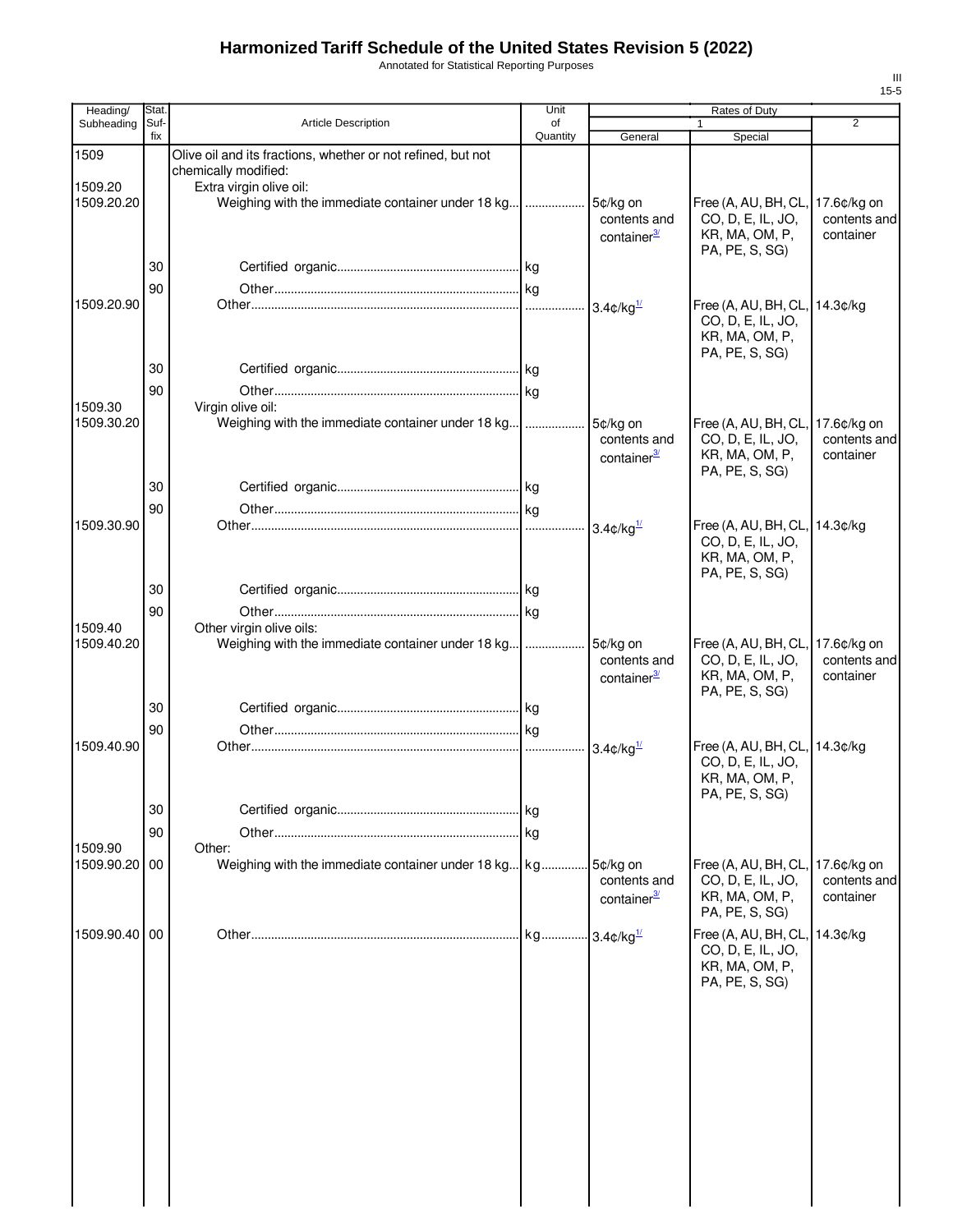Annotated for Statistical Reporting Purposes

| Heading/                         | Stat.       |                                                                                                                                                                                                                                            | Unit           |                                         | Rates of Duty                                                                          |                                          |
|----------------------------------|-------------|--------------------------------------------------------------------------------------------------------------------------------------------------------------------------------------------------------------------------------------------|----------------|-----------------------------------------|----------------------------------------------------------------------------------------|------------------------------------------|
| Subheading                       | Suf-<br>fix | Article Description                                                                                                                                                                                                                        | of<br>Quantity | General                                 | 1<br>Special                                                                           | $\overline{2}$                           |
| 1510<br>1510.10<br>1510.10.10 00 |             | Other oils and their fractions, obtained solely from olives,<br>whether or not refined, but not chemically modified, including<br>blends of these oils and fractions with oils or fractions of<br>heading 1509:<br>Crude olive pomace oil: |                | contents and                            | Free (A, AU, BH, CL, 17.6¢/kg on<br>CO, D, E, IL, JO,                                  | contents and                             |
|                                  |             |                                                                                                                                                                                                                                            |                | container <sup>1/</sup>                 | KR, MA, OM, P,<br>PA, PE, S, SG)                                                       | container                                |
| 1510.10.90 00                    |             |                                                                                                                                                                                                                                            |                |                                         | Free (A, AU, BH, CL, 14.3¢/kg<br>CO, D, E, IL, JO,<br>KR, MA, OM, P,<br>PA, PE, S, SG) |                                          |
| 1510.90<br>1510.90.10 00         |             | Other:                                                                                                                                                                                                                                     |                |                                         |                                                                                        | Free                                     |
| 1510.90.20 00                    |             | Other:<br>Weighing with the immediate container under 18                                                                                                                                                                                   |                |                                         |                                                                                        |                                          |
|                                  |             |                                                                                                                                                                                                                                            | kg 5¢/kg on    | contents and<br>container <sup>1/</sup> | Free (A, AU, BH, CL,<br>CO, D, E, IL, JO,<br>KR, MA, OM, P,<br>PA, PE, S, SG)          | 17.6¢/kg on<br>contents and<br>container |
| 1510.90.90 00                    |             |                                                                                                                                                                                                                                            |                |                                         | Free (A, AU, BH, CL,<br>CO, D, E, IL, JO,<br>KR, MA, OM, P,<br>PA, PE, S, SG)          | 14.3¢/kg                                 |
| 1511                             |             | Palm oil and its fractions, whether or not refined, but not<br>chemically modified:                                                                                                                                                        |                |                                         |                                                                                        |                                          |
| 1511.10.00 00                    |             |                                                                                                                                                                                                                                            |                |                                         |                                                                                        | Free                                     |
| 1511.90.00 00                    |             |                                                                                                                                                                                                                                            |                |                                         |                                                                                        | Free                                     |
|                                  |             |                                                                                                                                                                                                                                            |                |                                         |                                                                                        |                                          |
|                                  |             |                                                                                                                                                                                                                                            |                |                                         |                                                                                        |                                          |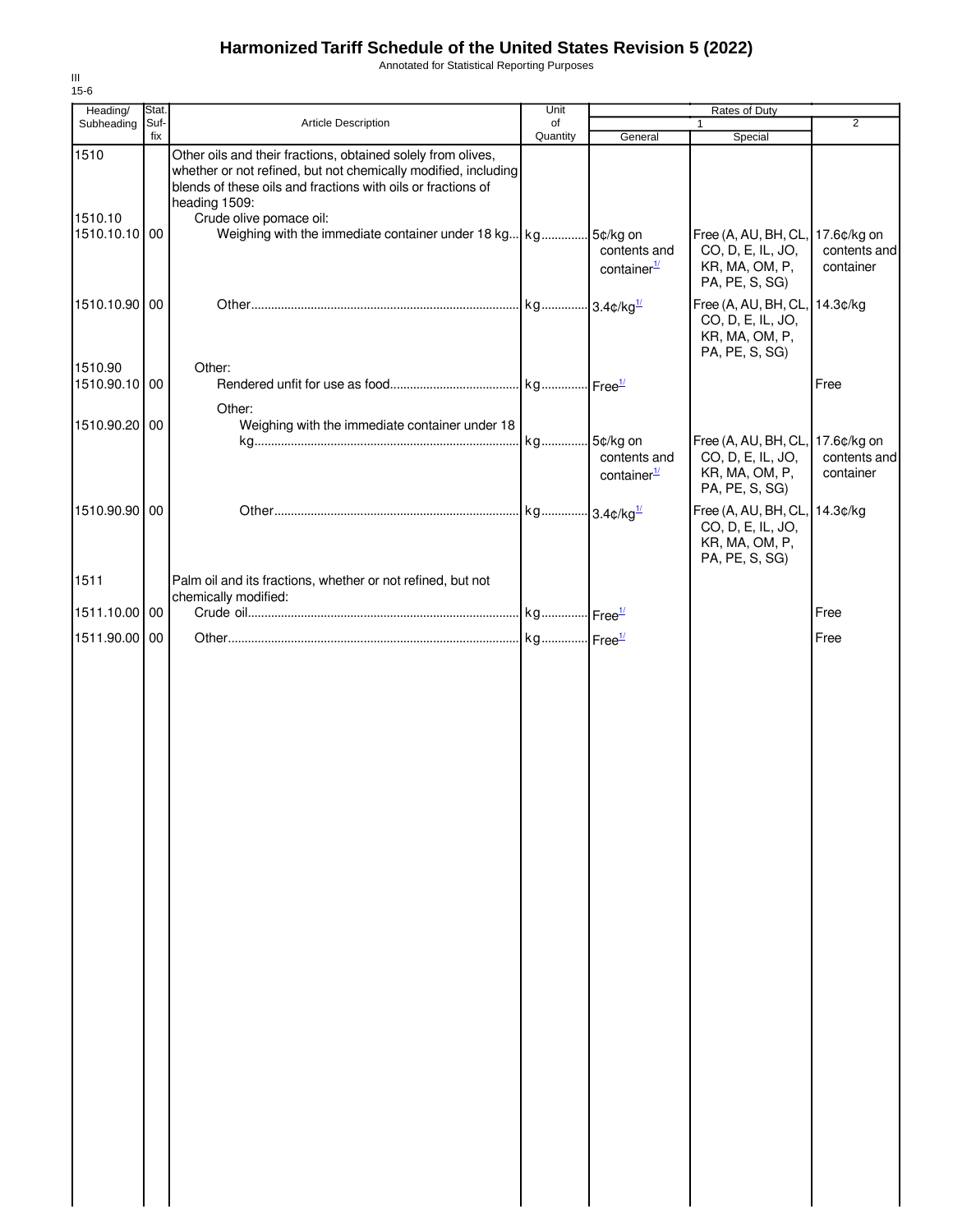Annotated for Statistical Reporting Purposes

| Heading/      | Stat        |                                                                                                                                                                                       | Unit           |         | Rates of Duty                                                                  |                 |
|---------------|-------------|---------------------------------------------------------------------------------------------------------------------------------------------------------------------------------------|----------------|---------|--------------------------------------------------------------------------------|-----------------|
| Subheading    | Suf-<br>fix | Article Description                                                                                                                                                                   | of<br>Quantity | General | 1<br>Special                                                                   | $\overline{2}$  |
| 1512          |             | Sunflower-seed, safflower or cottonseed oil, and fractions<br>thereof, whether or not refined, but not chemically modified:<br>Sunflower-seed or safflower oil and fractions thereof: |                |         |                                                                                |                 |
| 1512.11.00    |             |                                                                                                                                                                                       |                |         | Free (A+, AU, BH,<br>CL, CO, D, E, IL,<br>JO, KR, MA, OM,                      | $9.9¢/kg + 20%$ |
|               | 20          |                                                                                                                                                                                       |                |         | P, PA, PE, S, SG)                                                              |                 |
| 1512.19.00    | 40          |                                                                                                                                                                                       |                |         | Free (A+, AU, BH,<br>CL, CO, D, E, IL,<br>JO, KR, MA, OM,                      | $9.9¢/kg + 20%$ |
|               | 20          |                                                                                                                                                                                       |                |         | P, PA, PE, S, SG)                                                              |                 |
|               | 40          | Cottonseed oil and its fractions:                                                                                                                                                     |                |         |                                                                                |                 |
| 1512.21.00 00 |             | Crude oil, whether or not gossypol has been                                                                                                                                           |                |         | Free (A+, AU, BH,                                                              | 6.6¢/kg         |
|               |             |                                                                                                                                                                                       |                |         | CL, CO, D, E, IL,<br>JO, KR, MA, OM,<br>P, PA, PE, S, SG)                      |                 |
| 1512.29.00    |             |                                                                                                                                                                                       |                |         | Free (A+, AU, BH,<br>CL, CO, D, E, IL,<br>JO, KR, MA, OM,<br>P, PA, PE, S, SG) | 6.6¢/kg         |
|               | 20          | Once-refined (subjected to alkalai or caustic wash,                                                                                                                                   |                |         |                                                                                |                 |
|               | 40          | Other (fully refined, washed, bleached or                                                                                                                                             |                |         |                                                                                |                 |
| 1513          |             | Coconut (copra), palm kernel or babassu oil, and fractions<br>thereof, whether or not refined, but not chemically modified:<br>Coconut (copra) oil and its fractions:                 |                |         |                                                                                |                 |
| 1513.11.00 00 |             |                                                                                                                                                                                       |                |         |                                                                                | 4.4¢/kg         |
| 1513.19.00 00 |             | Palm kernel or babassu oil and fractions thereof:                                                                                                                                     |                |         |                                                                                | $4.4$ ¢/kg      |
| 1513.21.00 00 |             |                                                                                                                                                                                       |                |         |                                                                                | 2.2¢/kg         |
| 1513.29.00 00 |             |                                                                                                                                                                                       |                |         |                                                                                | 2.2¢/kg         |
|               |             |                                                                                                                                                                                       |                |         |                                                                                |                 |
|               |             |                                                                                                                                                                                       |                |         |                                                                                |                 |
|               |             |                                                                                                                                                                                       |                |         |                                                                                |                 |
|               |             |                                                                                                                                                                                       |                |         |                                                                                |                 |
|               |             |                                                                                                                                                                                       |                |         |                                                                                |                 |
|               |             |                                                                                                                                                                                       |                |         |                                                                                |                 |
|               |             |                                                                                                                                                                                       |                |         |                                                                                |                 |
|               |             |                                                                                                                                                                                       |                |         |                                                                                |                 |
|               |             |                                                                                                                                                                                       |                |         |                                                                                |                 |
|               |             |                                                                                                                                                                                       |                |         |                                                                                |                 |
|               |             |                                                                                                                                                                                       |                |         |                                                                                |                 |
|               |             |                                                                                                                                                                                       |                |         |                                                                                |                 |
|               |             |                                                                                                                                                                                       |                |         |                                                                                |                 |
|               |             |                                                                                                                                                                                       |                |         |                                                                                |                 |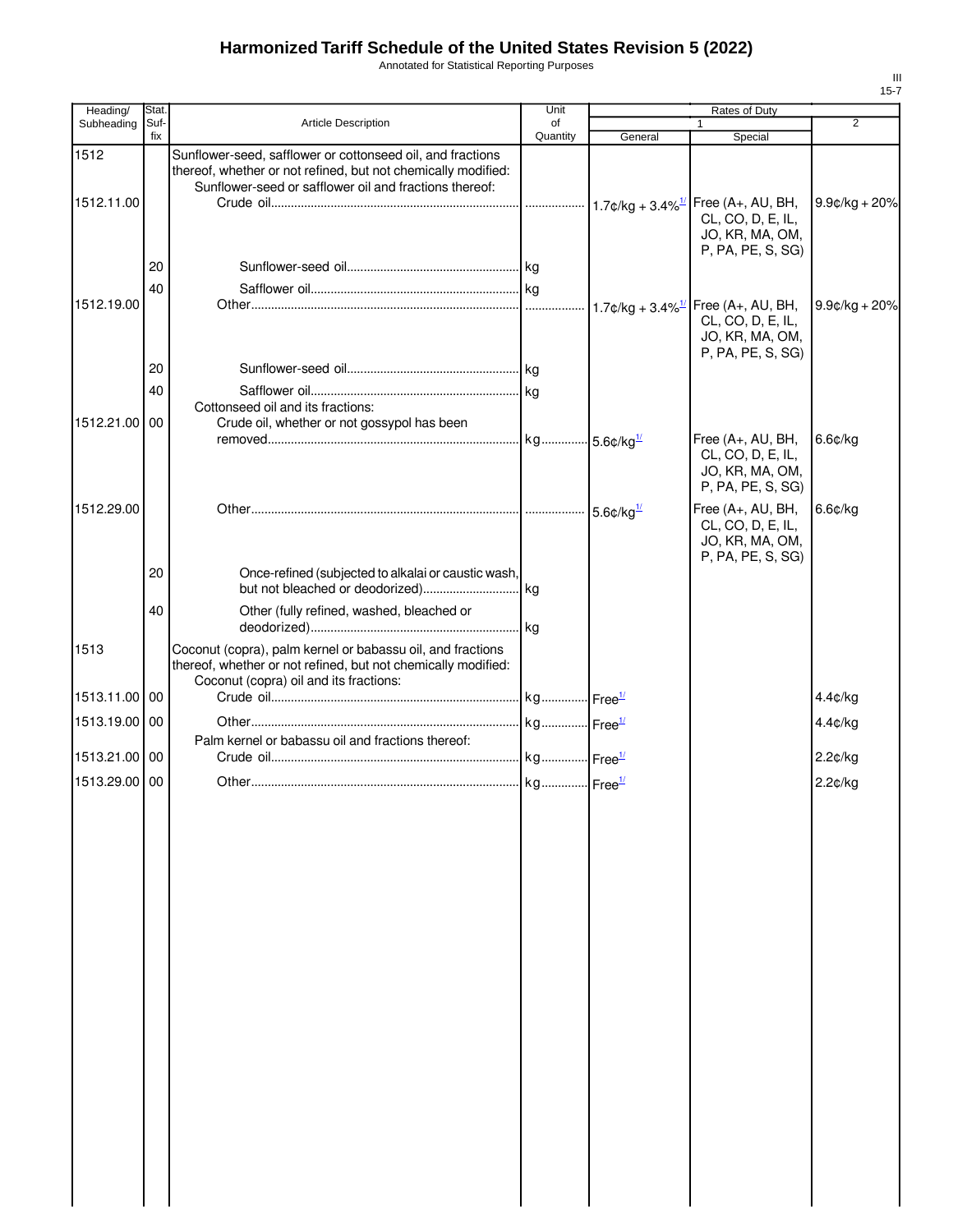Annotated for Statistical Reporting Purposes

| Heading/                 | Stat.       |                                                                                                                                                                        | Unit           |                       | Rates of Duty                                                                  |          |
|--------------------------|-------------|------------------------------------------------------------------------------------------------------------------------------------------------------------------------|----------------|-----------------------|--------------------------------------------------------------------------------|----------|
| Subheading               | Suf-<br>fix | <b>Article Description</b>                                                                                                                                             | of<br>Quantity | General               | $\mathbf{1}$<br>Special                                                        | 2        |
| 1514                     |             | Rapeseed, colza or mustard oil, and fractions thereof, whether<br>or not refined, but not chemically modified:<br>Low erucic acid rape or colza oil and its fractions: |                |                       |                                                                                |          |
| 1514.11.00 00            |             |                                                                                                                                                                        |                |                       | Free (A+, AU, BH,<br>CL, CO, D, E, IL,<br>JO, KR, MA, OM,<br>P, PA, PE, S, SG) | 22.5%    |
| 1514.19.00100            |             | Other:                                                                                                                                                                 |                |                       | Free (A+, AU, BH,<br>CL, CO, D, E, IL,<br>JO, KR, MA, OM,<br>P, PA, PE, S, SG) | 22.5%    |
| 1514.91<br>1514.91.10 00 |             | Crude oil:<br>Imported to be used in the manufacture of rubber                                                                                                         |                |                       |                                                                                | 1.8¢/kg  |
| 1514.91.90               |             |                                                                                                                                                                        |                |                       | Free (A+, AU, BH,<br>CL, CO, D, E, IL,<br>JO, KR, MA, OM,<br>P, PA, PE, S, SG) | 22.5%    |
|                          | 10          |                                                                                                                                                                        |                |                       |                                                                                |          |
| 1514.99                  | 20          | Other:                                                                                                                                                                 |                |                       |                                                                                |          |
| 1514.99.10 00            |             | Imported to be used in the manufacture of rubber                                                                                                                       |                |                       |                                                                                | 1.8¢/kg  |
| 1514.99.50               |             | Other:                                                                                                                                                                 |                |                       | Free (A+, AU, BH,<br>CL, CO, D, E, IL,<br>JO, KR, MA, OM,<br>P, PA, PE, S, SG) | 9.92¢/kg |
|                          | 10          | Rape or colza oil and its fractions kg                                                                                                                                 |                |                       |                                                                                |          |
|                          | 20          | Mustard seed oil and its fractions kg                                                                                                                                  |                |                       |                                                                                |          |
| 1514.99.90               |             |                                                                                                                                                                        |                | $6.4\%$ <sup>5/</sup> | Free (A+, AU, BH,<br>CL, CO, D, E, IL,<br>JO, KR, MA, OM,<br>P, PA, PE, S, SG) | 22.5%    |
|                          | 10          | Rape or colza oil and its fractions kg                                                                                                                                 |                |                       |                                                                                |          |
|                          | 20          | Mustard seed oil and its fractions kg                                                                                                                                  |                |                       |                                                                                |          |
|                          |             |                                                                                                                                                                        |                |                       |                                                                                |          |
|                          |             |                                                                                                                                                                        |                |                       |                                                                                |          |
|                          |             |                                                                                                                                                                        |                |                       |                                                                                |          |
|                          |             |                                                                                                                                                                        |                |                       |                                                                                |          |
|                          |             |                                                                                                                                                                        |                |                       |                                                                                |          |
|                          |             |                                                                                                                                                                        |                |                       |                                                                                |          |
|                          |             |                                                                                                                                                                        |                |                       |                                                                                |          |
|                          |             |                                                                                                                                                                        |                |                       |                                                                                |          |
|                          |             |                                                                                                                                                                        |                |                       |                                                                                |          |
|                          |             |                                                                                                                                                                        |                |                       |                                                                                |          |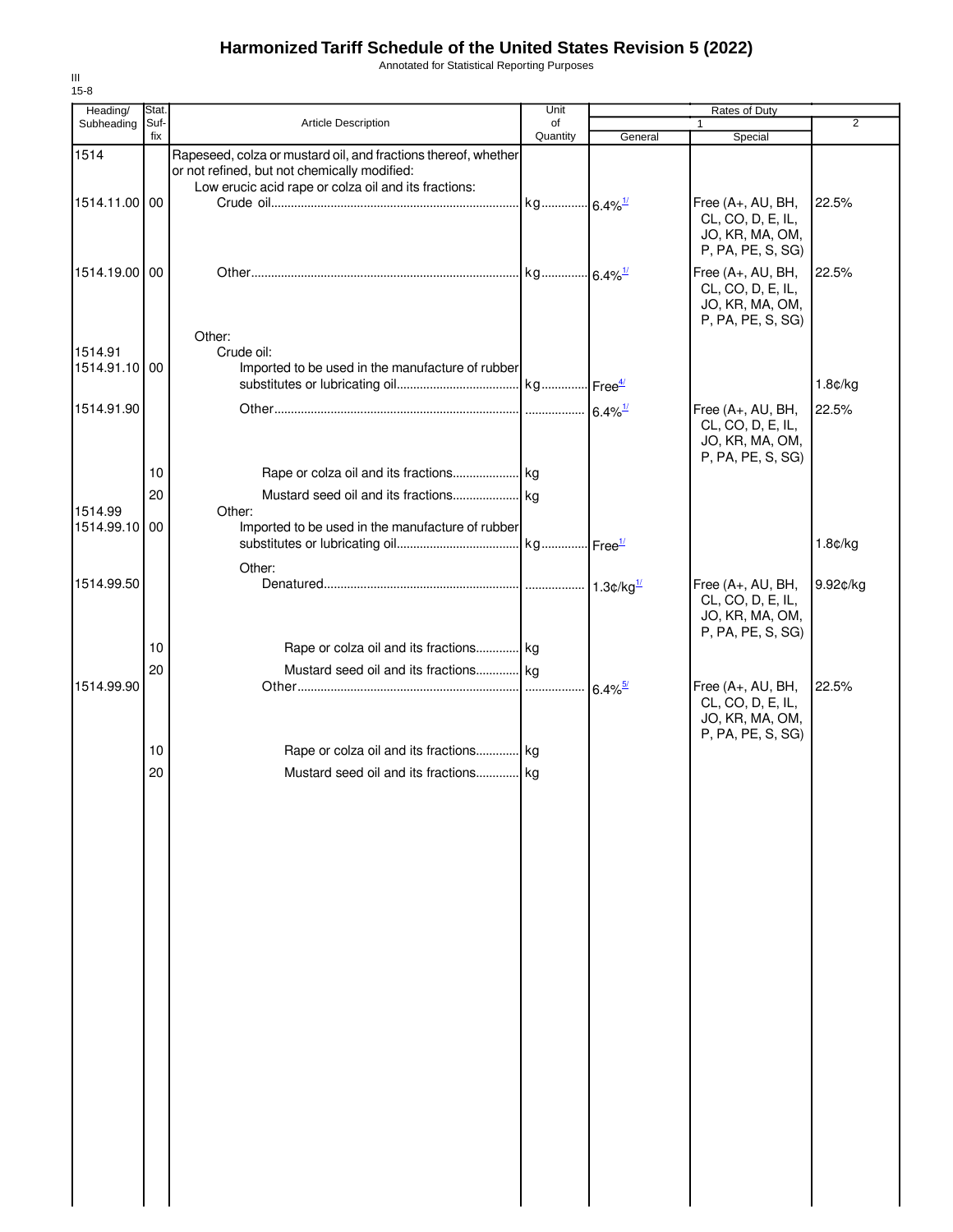Annotated for Statistical Reporting Purposes

| Heading/      | Stat.       |                                                                                                                                                                                           | Unit                  |                       | <b>Rates of Duty</b>                                                                  |                |
|---------------|-------------|-------------------------------------------------------------------------------------------------------------------------------------------------------------------------------------------|-----------------------|-----------------------|---------------------------------------------------------------------------------------|----------------|
| Subheading    | Suf-<br>fix | <b>Article Description</b>                                                                                                                                                                | οf<br>Quantity        | General               | $\mathbf{1}$<br>Special                                                               | $\overline{2}$ |
| 1515          |             | Other fixed vegetable or microbial fats and oils (including jojoba<br>oil) and their fractions, whether or not refined, but not<br>chemically modified:<br>Linseed oil and its fractions: |                       |                       |                                                                                       |                |
| 1515.11.00 00 |             |                                                                                                                                                                                           |                       |                       | Free (A+, AU, BH,<br>CL, CO, D, E, IL,<br>JO, KR, MA, OM,<br>P, PA, PE, S, SG)        | 9.9¢/kg        |
| 1515.19.00 00 |             |                                                                                                                                                                                           |                       |                       | Free (A+, AU, BH,<br>CL, CO, D, E, IL,<br>JO, KR, MA, OM,<br>P, PA, PE, S, SG)        | $9.9$ c/kg     |
| 1515.21.00 00 |             | Corn (maize) oil and its fractions:                                                                                                                                                       |                       |                       | Free (A+, AU, BH,<br>CL, CO, D, E, IL,<br>JO, KR, MA, OM,<br>P, PA, PE, S, SG)        | 20%            |
| 1515.29.00    |             |                                                                                                                                                                                           |                       |                       | Free (A+, AU, BH,<br>CL, CO, D, E, IL,<br>JO, KR, MA, OM,<br>P, PA, PE, S, SG)        | 20%            |
|               | 20<br>40    | Once-refined (subjected to alkalai or caustic wash,<br>Other (fully refined, washed, bleached or                                                                                          |                       |                       |                                                                                       |                |
|               |             |                                                                                                                                                                                           |                       |                       |                                                                                       |                |
| 1515.30.00    | 00          |                                                                                                                                                                                           |                       |                       |                                                                                       | $6.6$ ¢/kg     |
| 1515.50.00 00 |             |                                                                                                                                                                                           |                       |                       | Free (A*, AU, BH,<br>CL, CO, D, E, IL,<br>JO, KR, MA, OM,<br>P, PA, PE, S, SG)        | 6.6¢/kg        |
| 1515.60.05 00 |             |                                                                                                                                                                                           |                       |                       | Free (A*, AU, BH,<br>CL, CO, D, E, IL,<br>JO, JP, KR, MA,<br>OM, P, PA, PE, S,<br>SG) | 20%            |
| 1515.90       |             | Other:                                                                                                                                                                                    |                       |                       |                                                                                       |                |
| 1515.90.21 00 |             |                                                                                                                                                                                           |                       |                       |                                                                                       | Free           |
| 1515.90.60 00 |             |                                                                                                                                                                                           | kg 2.3% <sup>1/</sup> |                       | Free (A*, AU, BH,<br>CL, CO, D, E, IL,<br>JO, JP, KR, MA,<br>OM, P, PA, PE, S,<br>SG) | 20%            |
| 1515.90.81    |             |                                                                                                                                                                                           |                       | $3.2\%$ <sup>1/</sup> | Free (A*, AU, BH,<br>CL, CO, D, E, IL,<br>JO, JP, KR, MA,<br>OM, P, PA, PE, S,<br>SG) | 20%            |
|               | 10          |                                                                                                                                                                                           | kg                    |                       |                                                                                       |                |
|               | 90          |                                                                                                                                                                                           | kg                    |                       |                                                                                       |                |
|               |             |                                                                                                                                                                                           |                       |                       |                                                                                       |                |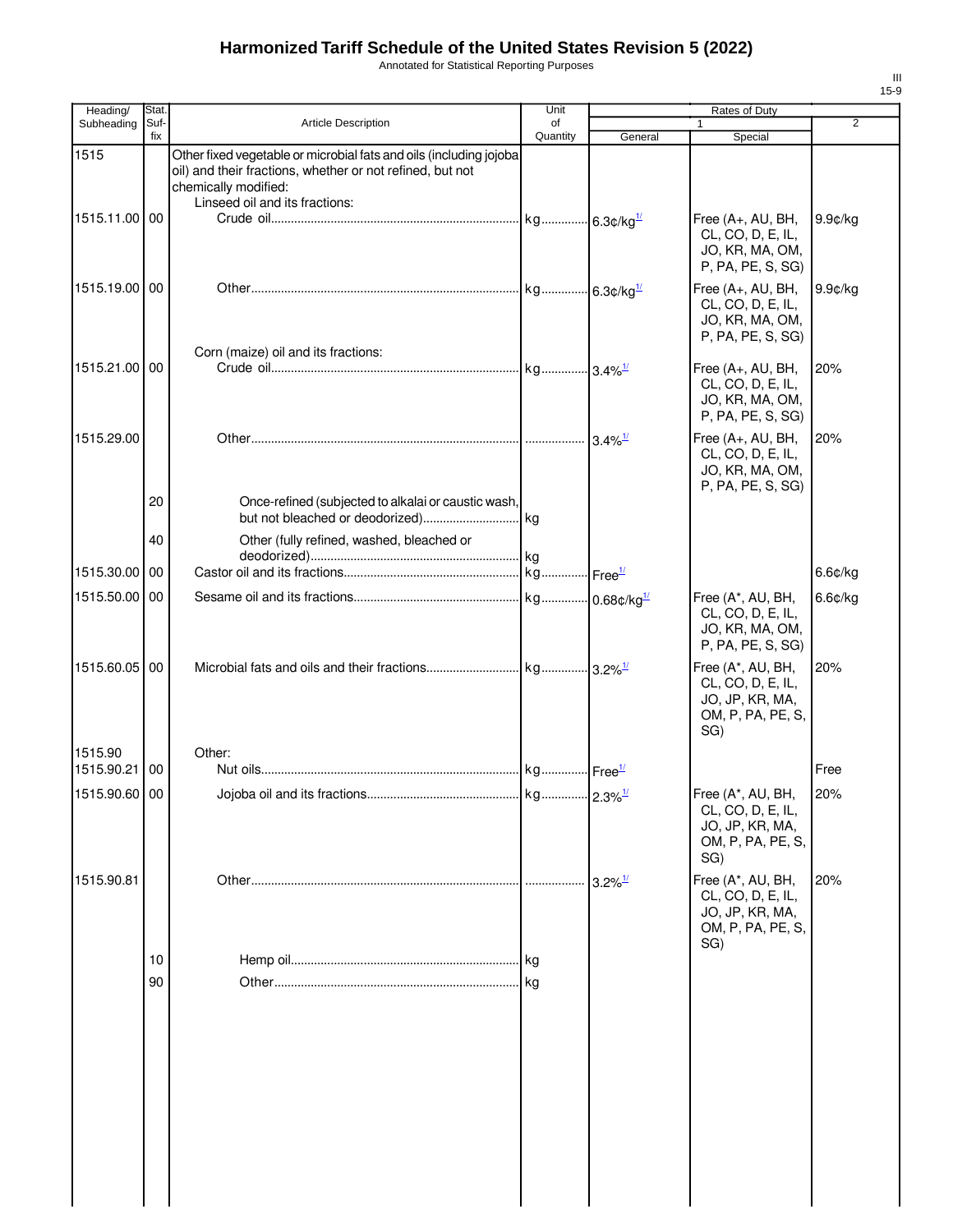Annotated for Statistical Reporting Purposes

| Heading/      | Stat. |                                                                                                                                                                                                                                  | Unit                   |         | Rates of Duty                                                                        |                |
|---------------|-------|----------------------------------------------------------------------------------------------------------------------------------------------------------------------------------------------------------------------------------|------------------------|---------|--------------------------------------------------------------------------------------|----------------|
| Subheading    | Suf-  | <b>Article Description</b>                                                                                                                                                                                                       | of                     |         | 1                                                                                    | $\overline{2}$ |
| 1516          | fix   | Animal, vegetable or microbial fats and oils and their fractions,<br>partly or wholly hydrogenated, inter-esterified, re-esterified or                                                                                           | Quantity               | General | Special                                                                              |                |
|               |       | elaidinized, whether or not refined, but not further prepared:                                                                                                                                                                   |                        |         |                                                                                      |                |
| 1516.10.00 00 |       |                                                                                                                                                                                                                                  | kg 7¢/kg <sup>1/</sup> |         | Free (A, AU, BH, CL, 11¢/kg<br>CO, D, E, IL, JO,<br>KR, MA, OM, P,<br>PA, PE, S, SG) |                |
| 1516.20       |       | Vegetable fats and oils and their fractions:                                                                                                                                                                                     |                        |         |                                                                                      |                |
| 1516.20.10 00 |       |                                                                                                                                                                                                                                  |                        |         | Free (A+, AU, BH,<br>CL, CO, D, E, IL,<br>JO, KR, MA, OM,<br>P, PA, PE, S, SG)       | 12.5%          |
| 1516.20.91    | 00    |                                                                                                                                                                                                                                  |                        |         | Free (A+, AU, BH,<br>CL, CO, D, E, IL,<br>JO, KR, MA, OM,<br>P, PA, PE, S, SG)       | 11¢/kg         |
| 1516.30.00    | 00    |                                                                                                                                                                                                                                  |                        |         | Free (A+, AU, BH,<br>CL, CO, D, E, IL,<br>JO, KR, MA, OM,<br>P, PA, PE, S, SG)       | 11¢/kg         |
| 1517          |       | Margarine; edible mixtures or preparations of animal, vegetable<br>or microbial fats or oils or of fractions of different fats or oils of<br>this chapter, other than edible fats or oils or their fractions of<br>heading 1516: |                        |         |                                                                                      |                |
| 1517.10.00 00 |       |                                                                                                                                                                                                                                  |                        |         | Free (A+, AU, BH,<br>CL, CO, D, E, IL,<br>JO, KR, MA, OM,<br>P, PA, PE, S, SG)       | 31¢/kg         |
|               |       |                                                                                                                                                                                                                                  |                        |         |                                                                                      |                |
|               |       |                                                                                                                                                                                                                                  |                        |         |                                                                                      |                |
|               |       |                                                                                                                                                                                                                                  |                        |         |                                                                                      |                |
|               |       |                                                                                                                                                                                                                                  |                        |         |                                                                                      |                |
|               |       |                                                                                                                                                                                                                                  |                        |         |                                                                                      |                |
|               |       |                                                                                                                                                                                                                                  |                        |         |                                                                                      |                |
|               |       |                                                                                                                                                                                                                                  |                        |         |                                                                                      |                |
|               |       |                                                                                                                                                                                                                                  |                        |         |                                                                                      |                |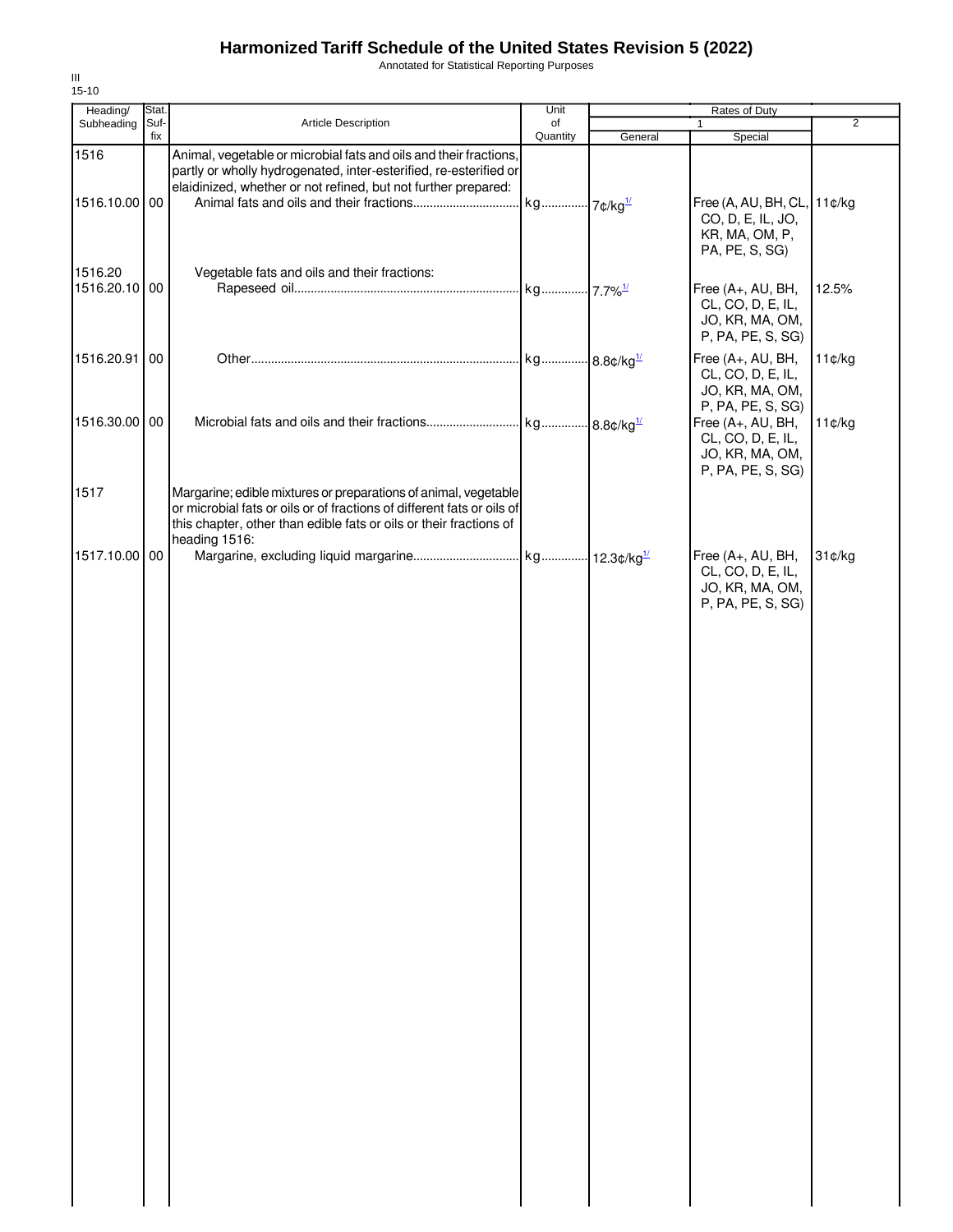Annotated for Statistical Reporting Purposes

| Heading/    | Stat.       |                                                                                                                                                                                                                                         | Unit           |                     | Rates of Duty                                 |                |
|-------------|-------------|-----------------------------------------------------------------------------------------------------------------------------------------------------------------------------------------------------------------------------------------|----------------|---------------------|-----------------------------------------------|----------------|
| Subheading  | Suf-<br>fix | Article Description                                                                                                                                                                                                                     | of<br>Quantity | General             | 1<br>Special                                  | $\overline{2}$ |
| 1517 (con.) |             | Margarine; edible mixtures or preparations of animal, vegetable<br>or microbial fats or oils or of fractions of different fats or oils of<br>this chapter, other than edible fats or oils or their fractions of<br>heading 1516: (con.) |                |                     |                                               |                |
| 1517.90     |             | Other:<br>Artificial mixtures of two or more of the products                                                                                                                                                                            |                |                     |                                               |                |
| 1517.90.10  |             | provided for in headings 1501 to 1515, inclusive:<br>Containing 5 percent or more by weight of soybean                                                                                                                                  |                |                     | Free (A, AU, BH, CL, 45%<br>CO, D, E, IL, JO, |                |
|             |             |                                                                                                                                                                                                                                         |                |                     | KR, MA, OM, P,<br>PA, PE, S, SG)              |                |
|             | 20          |                                                                                                                                                                                                                                         |                |                     |                                               |                |
|             |             | Baking or frying fats:                                                                                                                                                                                                                  |                |                     |                                               |                |
|             | 40          |                                                                                                                                                                                                                                         |                |                     |                                               |                |
|             | 60<br>80    |                                                                                                                                                                                                                                         |                |                     |                                               |                |
| 1517.90.20  |             |                                                                                                                                                                                                                                         |                | $8\%$ <sup>1/</sup> | Free (A, AU, BH, CL, 25%                      |                |
|             |             |                                                                                                                                                                                                                                         |                |                     | CO, D, E, IL, JO,<br>KR, MA, OM, P,           |                |
|             |             |                                                                                                                                                                                                                                         |                |                     | PA, PE, S, SG)                                |                |
|             | 20          |                                                                                                                                                                                                                                         |                |                     |                                               |                |
|             | 40          | Baking or frying fats:                                                                                                                                                                                                                  |                |                     |                                               |                |
|             | 60          |                                                                                                                                                                                                                                         |                |                     |                                               |                |
|             | 80          |                                                                                                                                                                                                                                         |                |                     |                                               |                |
|             |             |                                                                                                                                                                                                                                         |                |                     |                                               |                |
|             |             |                                                                                                                                                                                                                                         |                |                     |                                               |                |
|             |             |                                                                                                                                                                                                                                         |                |                     |                                               |                |
|             |             |                                                                                                                                                                                                                                         |                |                     |                                               |                |
|             |             |                                                                                                                                                                                                                                         |                |                     |                                               |                |
|             |             |                                                                                                                                                                                                                                         |                |                     |                                               |                |
|             |             |                                                                                                                                                                                                                                         |                |                     |                                               |                |
|             |             |                                                                                                                                                                                                                                         |                |                     |                                               |                |
|             |             |                                                                                                                                                                                                                                         |                |                     |                                               |                |
|             |             |                                                                                                                                                                                                                                         |                |                     |                                               |                |
|             |             |                                                                                                                                                                                                                                         |                |                     |                                               |                |
|             |             |                                                                                                                                                                                                                                         |                |                     |                                               |                |
|             |             |                                                                                                                                                                                                                                         |                |                     |                                               |                |
|             |             |                                                                                                                                                                                                                                         |                |                     |                                               |                |
|             |             |                                                                                                                                                                                                                                         |                |                     |                                               |                |
|             |             |                                                                                                                                                                                                                                         |                |                     |                                               |                |
|             |             |                                                                                                                                                                                                                                         |                |                     |                                               |                |
|             |             |                                                                                                                                                                                                                                         |                |                     |                                               |                |
|             |             |                                                                                                                                                                                                                                         |                |                     |                                               |                |
|             |             |                                                                                                                                                                                                                                         |                |                     |                                               |                |
|             |             |                                                                                                                                                                                                                                         |                |                     |                                               |                |
|             |             |                                                                                                                                                                                                                                         |                |                     |                                               |                |
|             |             |                                                                                                                                                                                                                                         |                |                     |                                               |                |
|             |             |                                                                                                                                                                                                                                         |                |                     |                                               |                |
|             |             |                                                                                                                                                                                                                                         |                |                     |                                               |                |
|             |             |                                                                                                                                                                                                                                         |                |                     |                                               |                |
|             |             |                                                                                                                                                                                                                                         |                |                     |                                               |                |
|             |             |                                                                                                                                                                                                                                         |                |                     |                                               |                |
|             |             |                                                                                                                                                                                                                                         |                |                     |                                               |                |
|             |             |                                                                                                                                                                                                                                         |                |                     |                                               |                |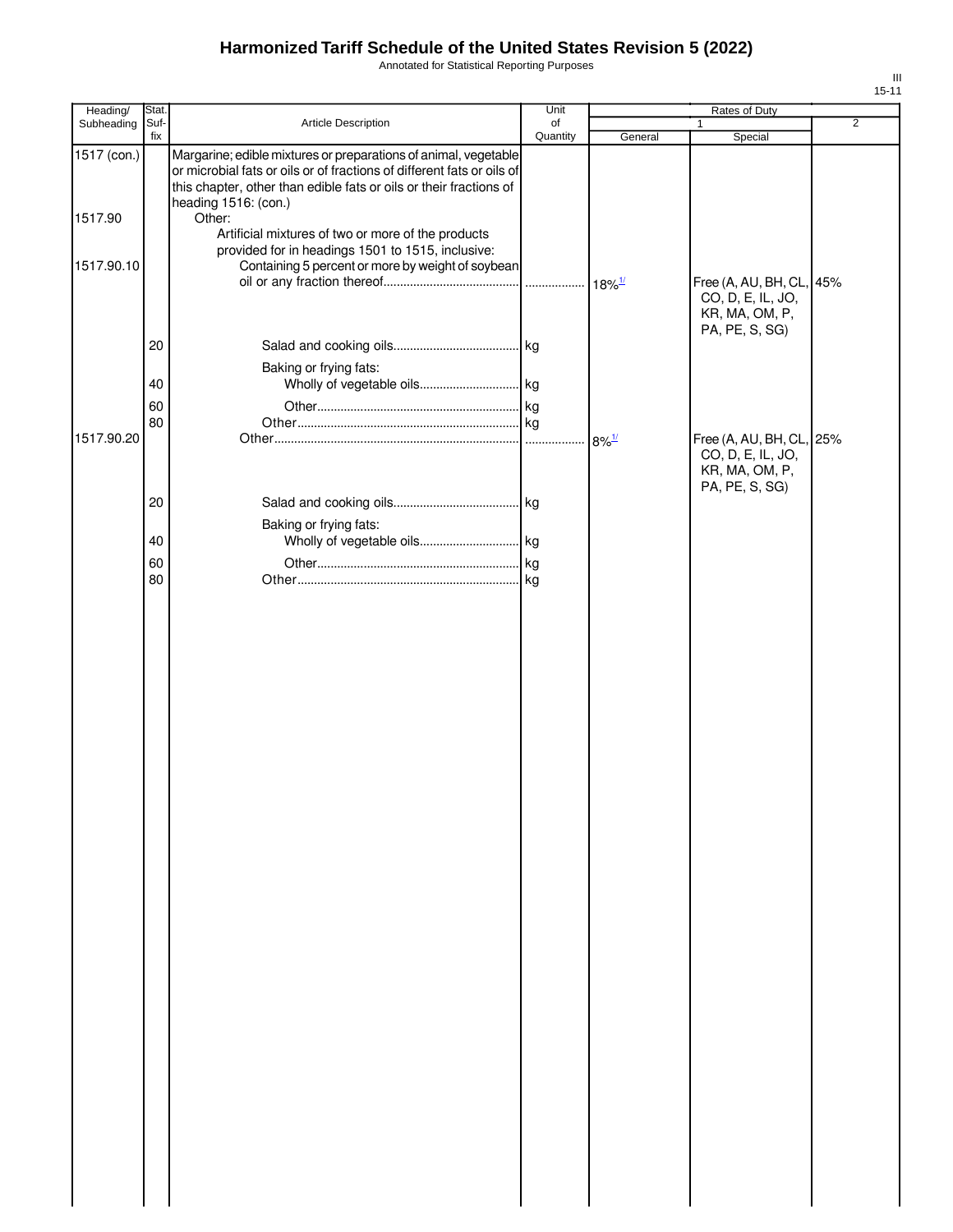Annotated for Statistical Reporting Purposes

| Heading/               | Stat.       |                                                                                                                                                                                                                                                          | Unit                                 |                          | <b>Rates of Duty</b>                                                                                                                                                                                                                                |                |
|------------------------|-------------|----------------------------------------------------------------------------------------------------------------------------------------------------------------------------------------------------------------------------------------------------------|--------------------------------------|--------------------------|-----------------------------------------------------------------------------------------------------------------------------------------------------------------------------------------------------------------------------------------------------|----------------|
| Subheading             | Suf-<br>fix | Article Description                                                                                                                                                                                                                                      | of<br>Quantity                       | General                  | $\mathbf{1}$<br>Special                                                                                                                                                                                                                             | $\overline{2}$ |
| 1517 (con.)<br>1517.90 |             | Margarine; edible mixtures or preparations of animal, vegetable<br>or microbial fats or oils or of fractions of different fats or oils of<br>this chapter, other than edible fats or oils or their fractions of<br>heading 1516: (con.)<br>Other: (con.) |                                      |                          |                                                                                                                                                                                                                                                     |                |
| (con.)                 |             | Other:<br>Dairy products described in additional U.S. note<br>1 to chapter 4:                                                                                                                                                                            |                                      |                          |                                                                                                                                                                                                                                                     |                |
| 1517.90.45 00          |             | Described in general note 15 of the tariff<br>schedule and entered pursuant to its                                                                                                                                                                       |                                      |                          | Free (A+, AU, BH,                                                                                                                                                                                                                                   | 11¢/kg         |
|                        |             |                                                                                                                                                                                                                                                          |                                      |                          | CL, CO, D, E, IL,<br>JO, KR, MA, OM,<br>P, PA, PE, S, SG)                                                                                                                                                                                           |                |
| 1517.90.50 00          |             | Described in additional U.S. note 10 to chapter<br>4 and entered pursuant to its provisions kg 11¢/kg <sup>1/</sup>                                                                                                                                      | kg cmsc                              |                          | Free (A+, AU, BH,<br>CL, CO, D, E, IL,<br>JO, KR, MA, OM,<br>P, PA, PE, S, SG)                                                                                                                                                                      | 11¢/kg         |
| 1517.90.60 00          |             |                                                                                                                                                                                                                                                          | kg 34.2¢/kg <sup>1/</sup><br>kg cmsc |                          | Free (BH, CL, JO,<br>KR, MA, OM, SG)<br>9.1¢/kg (PA)<br>10.2¢/kg (P)<br>See 9823.08.01-<br>$9823.08.38(S+)$<br>See 9913.04.25<br>(AU)<br>See 9915.04.30,<br>9915.04.40,<br>9915.04.64 (P+)<br>See 9917.04.20,<br>9917.04.28 (PE)<br>See 9918.04.60, | 40.2¢/kg       |
| 1517.90.90             |             |                                                                                                                                                                                                                                                          |                                      | $8.8$ ¢/kg $\frac{1}{2}$ | 9918.04.68 (CO)<br>Free (A+, AU, BH,<br>CL, CO, D, E, IL,<br>JO, KR, MA, OM,<br>P, PA, PE, S, SG)                                                                                                                                                   | 11¢/kg         |
|                        | 15          | Partially hydrogenated salad and cooking                                                                                                                                                                                                                 |                                      |                          |                                                                                                                                                                                                                                                     |                |
|                        | 25          | Soybean oil, wholly hydrogenated                                                                                                                                                                                                                         | kg                                   |                          |                                                                                                                                                                                                                                                     |                |
|                        | 85          | Cottonseed oil, wholly hydrogenated kg                                                                                                                                                                                                                   |                                      |                          |                                                                                                                                                                                                                                                     |                |
|                        | 90          |                                                                                                                                                                                                                                                          |                                      |                          |                                                                                                                                                                                                                                                     |                |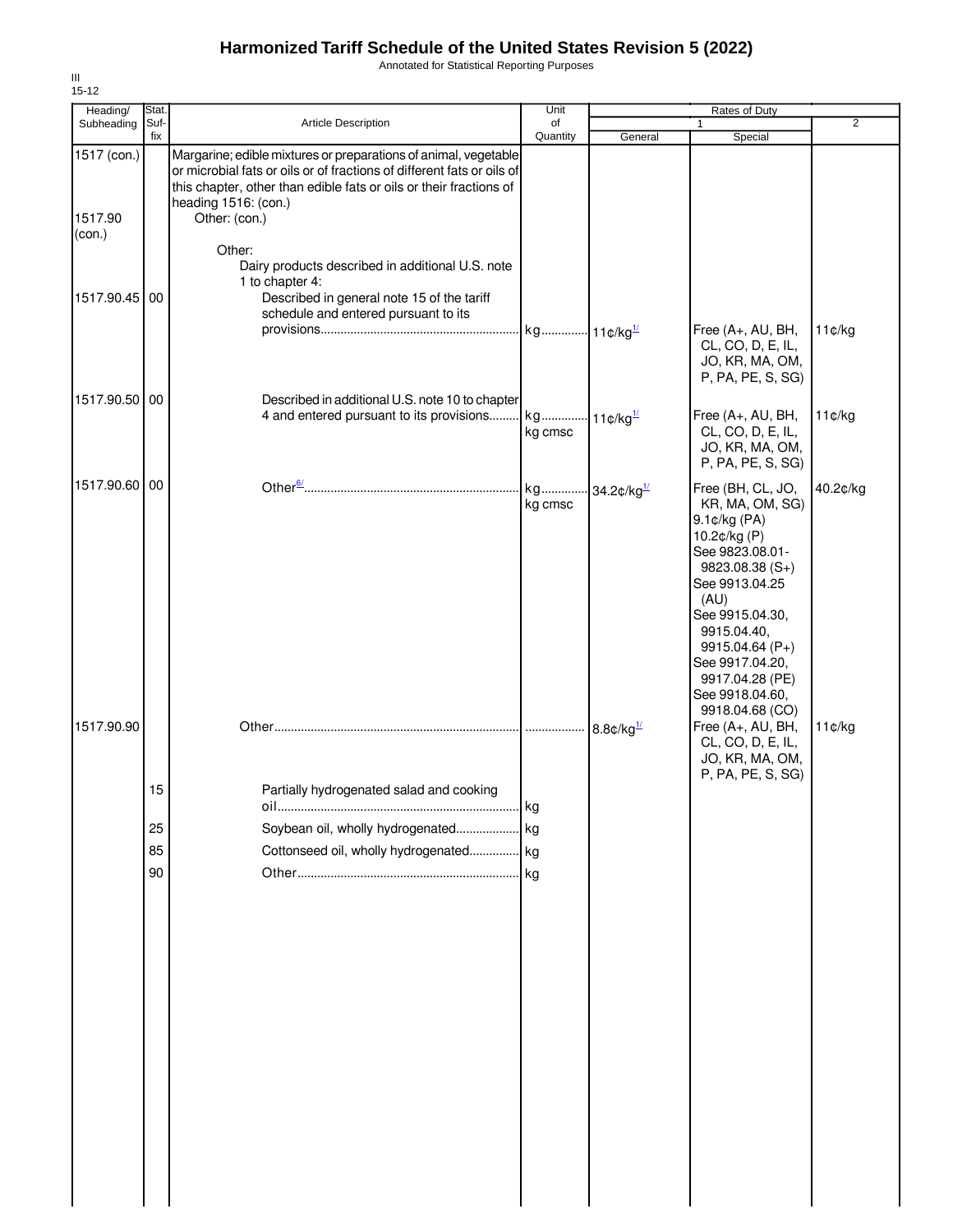Annotated for Statistical Reporting Purposes

| Heading/                 | Stat.       |                                                                                                                                                                                                                                                                                                                                                                                                                                        | Unit           |         | Rates of Duty                                                                     |                |
|--------------------------|-------------|----------------------------------------------------------------------------------------------------------------------------------------------------------------------------------------------------------------------------------------------------------------------------------------------------------------------------------------------------------------------------------------------------------------------------------------|----------------|---------|-----------------------------------------------------------------------------------|----------------|
| Subheading               | Suf-<br>fix | Article Description                                                                                                                                                                                                                                                                                                                                                                                                                    | of<br>Quantity |         |                                                                                   | $\overline{2}$ |
| 1518.00                  |             | Animal, vegetable or microbial fats and oils and their fractions,<br>boiled, oxidized, dehydrated, sulfurized, blown, polymerized<br>by heat in vacuum or in inert gas or otherwise chemically<br>modified, excluding those of heading 1516; inedible mixtures<br>or preparations of animal, vegetable or microbial fats or oils or<br>of fractions of different fats or oils of this chapter, not elsewhere<br>specified or included: |                | General | Special                                                                           |                |
| 1518.00.20 00            |             |                                                                                                                                                                                                                                                                                                                                                                                                                                        |                |         | Free (A+, AU, BH,<br>CL, CO, D, E, IL,<br>JO, KR, MA, OM,<br>P, PA, PE, S, SG)    | 9.9¢/kg        |
| 1518.00.40 00            |             |                                                                                                                                                                                                                                                                                                                                                                                                                                        |                |         | Free (A, AU, BH, CL, 25%<br>CO, D, E, IL, JO,<br>KR, MA, OM, P,<br>PA, PE, S, SG) |                |
|                          |             |                                                                                                                                                                                                                                                                                                                                                                                                                                        |                |         |                                                                                   | 2.2¢/kg        |
| 1521                     |             | Vegetable waxes (other than triglycerides), beeswax, other<br>insect waxes and spermaceti, whether or not refined or colored:                                                                                                                                                                                                                                                                                                          |                |         |                                                                                   |                |
| 1521.10.00               |             |                                                                                                                                                                                                                                                                                                                                                                                                                                        |                |         |                                                                                   | Free           |
|                          | 20          |                                                                                                                                                                                                                                                                                                                                                                                                                                        |                |         |                                                                                   |                |
|                          | 40          |                                                                                                                                                                                                                                                                                                                                                                                                                                        |                |         |                                                                                   |                |
|                          | 60          |                                                                                                                                                                                                                                                                                                                                                                                                                                        |                |         |                                                                                   |                |
| 1521.90<br>1521.90.20 00 |             | Other:                                                                                                                                                                                                                                                                                                                                                                                                                                 |                |         | Free (A, AU, BH, CL, 30%<br>CO, D, E, IL, JO,<br>KR, MA, OM, P,<br>PA, PE, S, SG) |                |
| 1521.90.40 00            |             |                                                                                                                                                                                                                                                                                                                                                                                                                                        |                |         |                                                                                   | Free           |
|                          |             | 1522.00.00   00   Degras; residues resulting from the treatment of fatty                                                                                                                                                                                                                                                                                                                                                               |                |         |                                                                                   |                |
|                          |             |                                                                                                                                                                                                                                                                                                                                                                                                                                        |                |         | Free (A+, AU, BH,<br>CL, CO, D, E, IL,<br>JO, KR, MA, OM,<br>P, PA, PE, S, SG)    | 30%            |